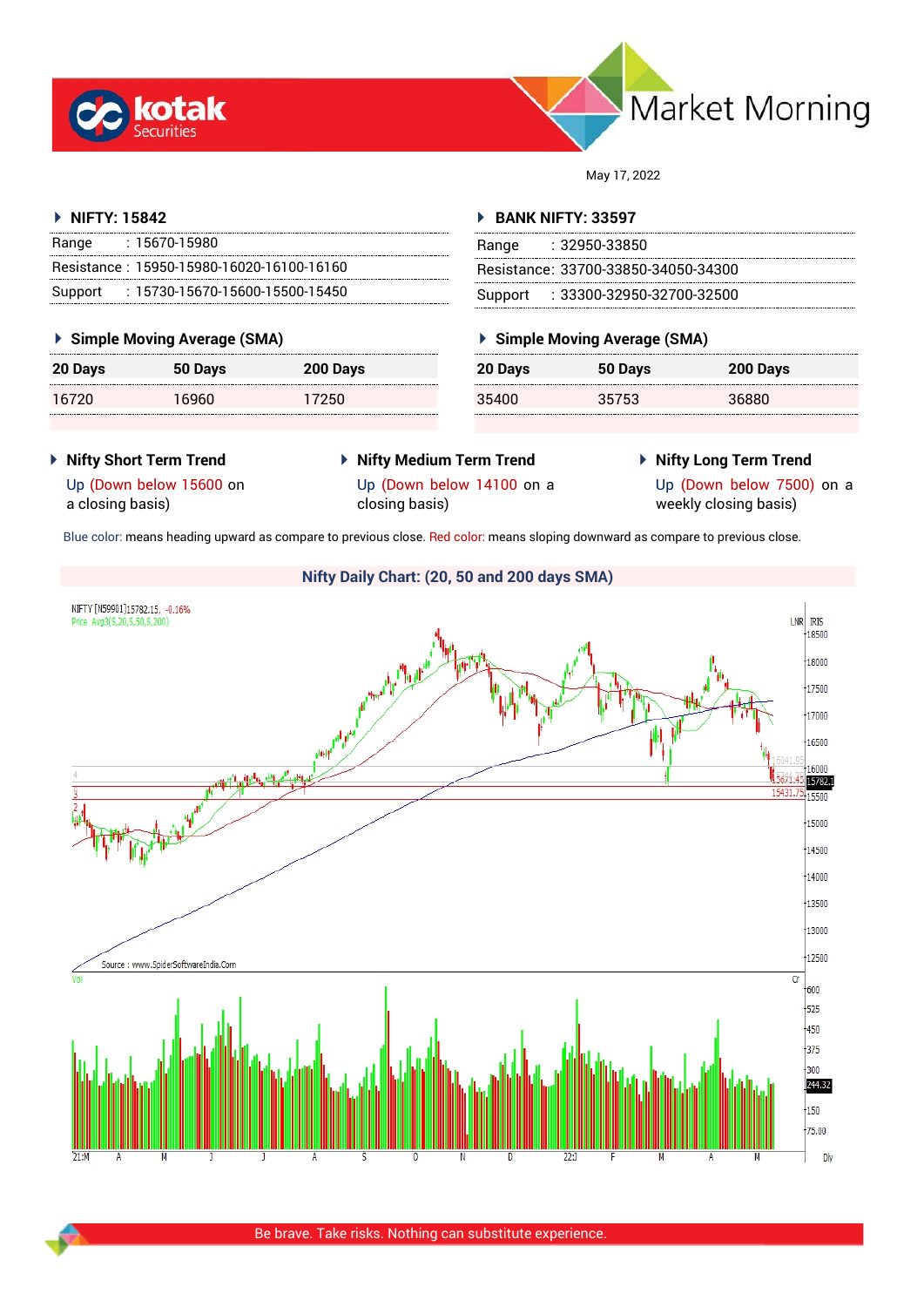#### **Market Analysis**

#### **Nifty/Sensex Daily View:**

On Monday, the benchmark indices witnessed a range-bound trading session, the nifty ended 60 points higher while the Sensex was up by 180 points. Among sectors, PSU Banks, Auto and Realty indices bounced back sharply and rallied over 2 per cent. While some profit booking was seen in selective IT stocks. Technically, after the morning intraday recovery, the market traded in the range of 15765-15950/52680-53300 throughout the day.

We are of the view that post sharp correction, currently the market is showing non-directional activity and the texture of the chart suggests a strong possibility of continuation of range-bound activity in the near future. For the bulls, 15950/53300 would be the immediate resistance level. above which, we could see the sharp intraday pullback rally till 16000-16100 / 53500-53800. On the other side, 15730 /52600 could be the immediate support level, below the same chances of hitting 15670-15600 / 52500-52100 would turn bright. A close below the level of 15650 would be negative for the market.

# **RATING SCALE (PRIVATE CLIENT GROUP)**

| <b>BUY</b>      | $-$ | A condition that indicates a good time to buy a stock. The exact circumstances of the signal will be determined by the indicator that an<br>analyst is using.    |
|-----------------|-----|------------------------------------------------------------------------------------------------------------------------------------------------------------------|
| SELL            |     | - A condition that indicates a good time to sell a stock. The exact circumstances of the signal will be determined by the indicator that an<br>analyst is using. |
| Stop Loss Order |     | - An instruction to the broker to buy or sell stock when it trades beyond a specified price. They serve to either protect your profits or<br>limit your losses.  |

#### **FUNDAMENTAL RESEARCH TEAM (PRIVATE CLIENT GROUP)**

Head of Research Auto & Auto Ancillary Transportation, Paints, FMCG Banking & Finance [shrikant.chouhan@kotak.com](mailto:shrikant.chouhan@kotak.com) arun.agarwal@kotak.com agarwal.amit@kotak.com Hemali.Dhame@kotak.com

**Jatin Damania Purvi Shah Rini Mehta K. Kathirvelu** Metals & Mining, Midcap Pharmaceuticals Research Associate Support Executive jatin.damania@kotak.com [purvi.shah@kotak.com](mailto:purvi.shah@kotak.com) rini.mehta@kotak.com [k.kathirvelu@kotak.com](mailto:k.kathirvelu@kotak.com) +91 22 6218 6440 +91 22 6218 6432 +91 80801 97299 +91 22 6218 6427

**Sumit Pokharna** Pankaj Kumar Oil and Gas, Information Tech Construction, Capital Goods & Midcaps sumit.pokharna@kotak.com pankajr.kumar@kotak.com +91 22 6218 6438 +91 22 6218 6434

**Shrikant Chouhan Arun Agarwal Amit Agarwal, CFA Hemali Dhame** +91 22 6218 5408 +91 22 6218 6443 +91 22 6218 6439 +91 22 6218 6433

#### **TECHNICAL RESEARCH TEAM (PRIVATE CLIENT GROUP)**

**Shrikant Chouhan Amol Athawale Sayed Haider**

[shrikant.chouhan@kotak.com](mailto:shrikant.chouhan@kotak.com) [amol.athawale@kotak.com](mailto:amol.athawale@kotak.com) Research Associate +91 22 6218 5408 +91 20 6620 3350 [sayed.haider@kotak.com](mailto:sayed.haider@kotak.com)

+91 22 62185498

## **DERIVATIVES RESEARCH TEAM (PRIVATE CLIENT GROUP)**

+91 22 6218 5497 +91 33 6615 6273

**Sahaj Agrawal Prashanth Lalu Prasenjit Biswas, CMT, CFTe** [sahaj.agrawal@kotak.com](mailto:sahaj.agrawal@kotak.com) [prashanth.lalu@kotak.com](mailto:prashanth.lalu@kotak.com) [prasenjit.biswas@kotak.com](mailto:prasenjit.biswas@kotak.com)